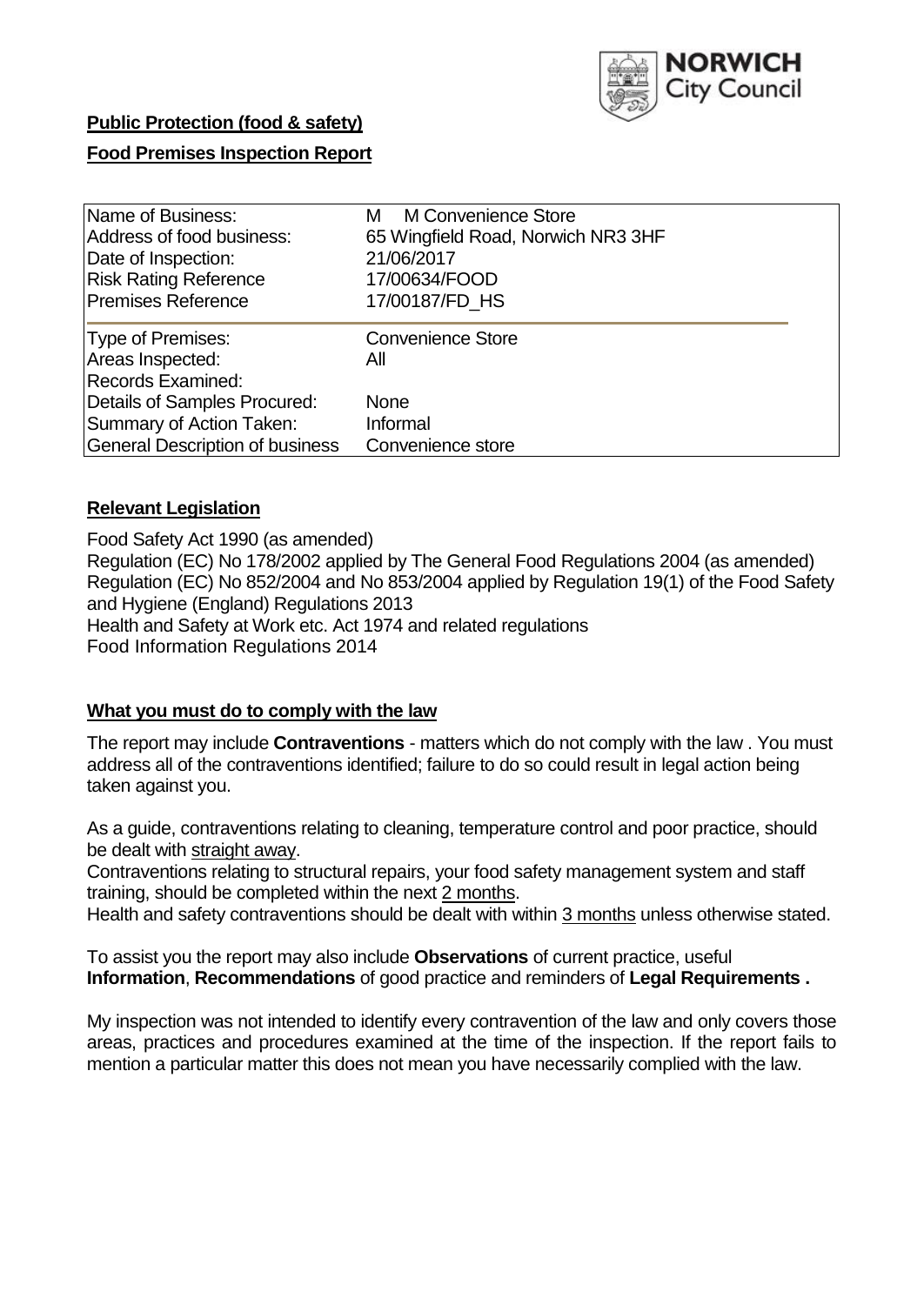# **FOOD SAFETY**

## **How we calculate your Food Hygiene Rating:**

The food safety section has been divided into the three areas which you are scored against for the hygiene rating: 1.food hygiene and safety procedures, 2. structural requirements and 3. confidence in management/control procedures. Each section begins with a summary of what was observed and the score you have been given. Details of how these scores combine to produce your overall food hygiene rating are shown in the table.

| <b>Compliance Area</b>                     |          |    |           | <b>You Score</b> |                |    |           |    |                |  |  |
|--------------------------------------------|----------|----|-----------|------------------|----------------|----|-----------|----|----------------|--|--|
| Food Hygiene and Safety                    |          |    |           | 0                | 5              | 10 | 15        | 20 | 25             |  |  |
| <b>Structure and Cleaning</b>              |          |    |           | $\bf{0}$         | 5              | 10 | 15        | 20 | 25             |  |  |
| Confidence in management & control systems |          |    | $\Omega$  | $\overline{5}$   | 10             | 15 | 20        | 30 |                |  |  |
|                                            |          |    |           |                  |                |    |           |    |                |  |  |
| <b>Your Total score</b>                    | $0 - 15$ | 20 | $25 - 30$ |                  | $35 - 40$      |    | $45 - 50$ |    | > 50           |  |  |
| <b>Your Worst score</b>                    | 5        | 10 | 10        |                  | 15             |    | 20        |    | $\blacksquare$ |  |  |
|                                            |          |    |           |                  |                |    |           |    |                |  |  |
| <b>Your Rating is</b>                      | 5        |    |           | 3                | $\overline{2}$ |    |           |    | $\overline{0}$ |  |  |

Your Food Hygiene Rating is 4 - a good standard

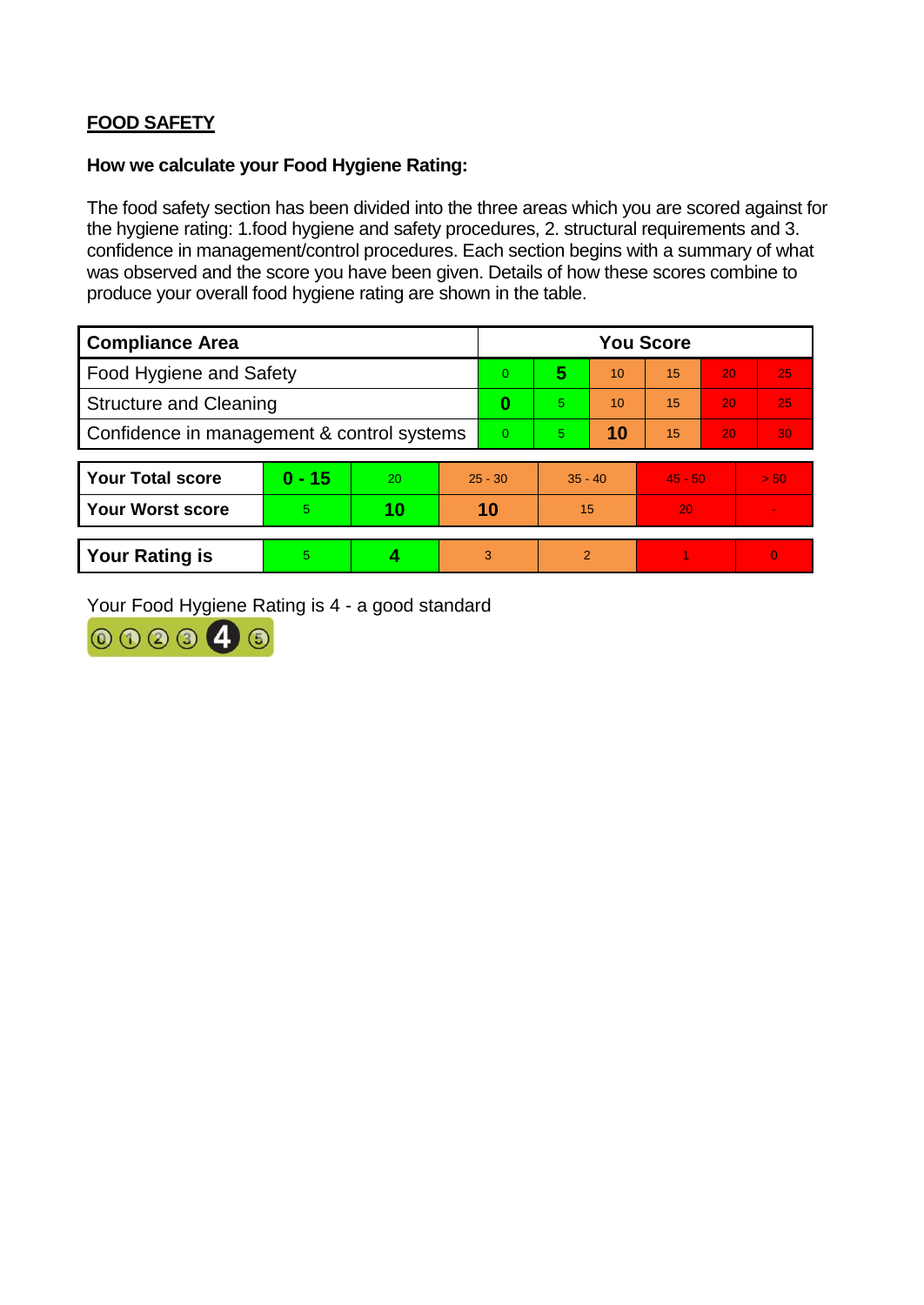## **1. Food Hygiene and Safety**

Food hygiene standards are high. You demonstrated a very good standard of compliance with legal requirements. You have safe food handling practices and procedures and all the necessary control measures to prevent cross-contamination are in place. Some minor contraventions require your attention. **(Score 5)**

## Hand-washing

**Contravention** The following evidence indicated hand-washing was not suitably managed:

 Hygienic hand towel needed in WC, there was a towel roll located outside but this needs to be in WC itself ready for use. The WC itself was clean and was also provided with soap and water.

**Legal Requirement** No hygienic hand towel provided in the WC

**Information** Soap and hot water was provided

**Observation** Hand towel was outside the WC at the time of inspection

## **2. Structure and Cleaning**

The structure facilities and standard of cleaning and maintenance are all excellent and you demonstrated full compliance with the law. There is evidence of effective pest control and procedures are in place to rectify any problems as they arise. There is good provision for waste disposal. **(Score 0)**

**Observation** A good standard of maintenance was observed.

## **3. Confidence in Management**

There are generally satisfactory food safety controls in place although there is evidence of some non-compliance with the law. All the significant food hazards are understood and controls are in place. You are progressing towards a written food safety management system. The contraventions require your attention; although not critical to food safety they may become so if not addressed. **(Score 10)**

## Type of Food Safety Management System Required

**Contravention** You currently do not have a food safety management system or what you have in place is not suitable given the food risks associated with your business. Although your business is low risk you still require a minimum amount of documentation. This might include your hygiene rules, pest control reports, a staff illness and exclusion policy, a cleaning schedule, date coding, temperature checks of display chillers, and hand over diary etc.: